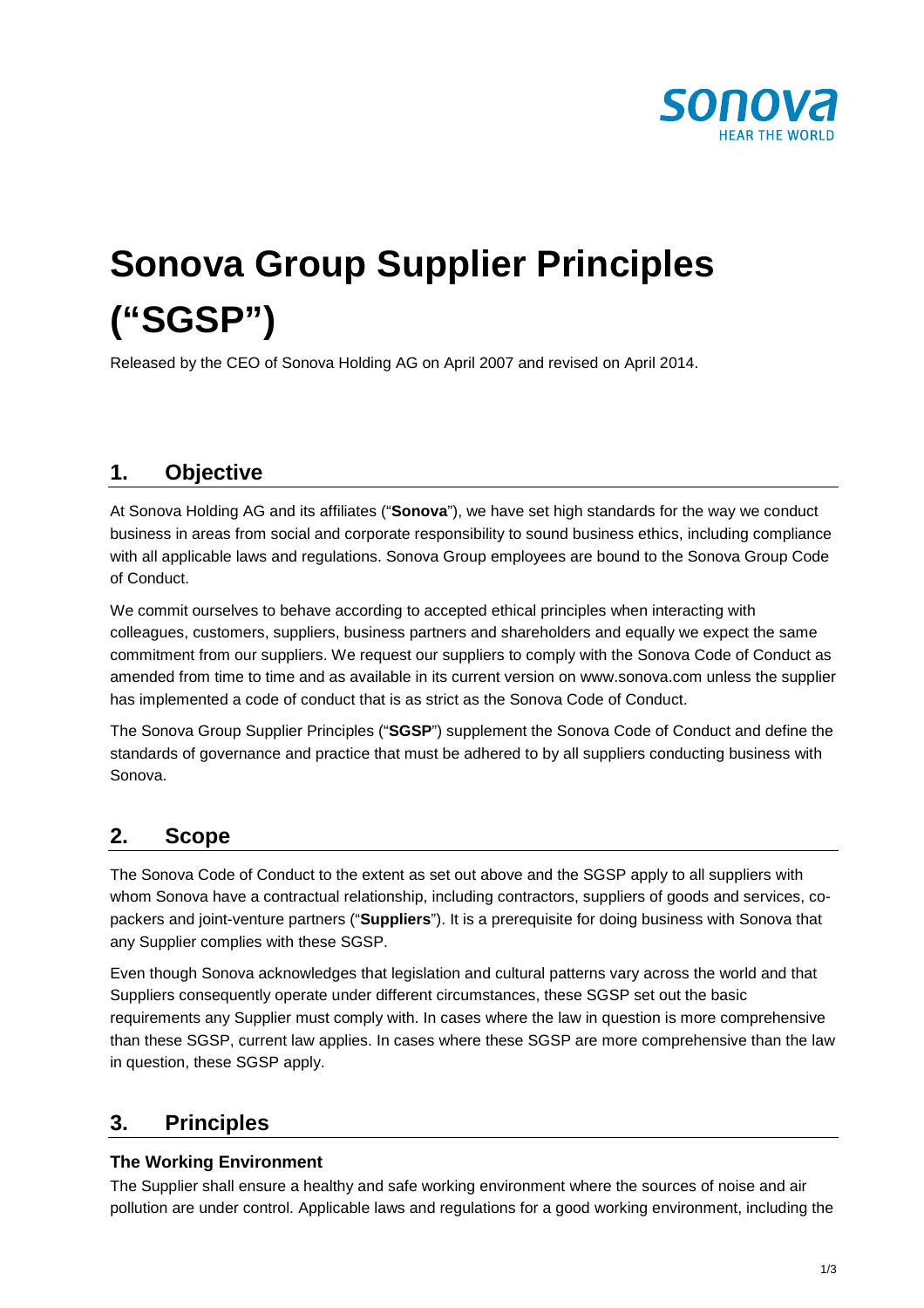

safety and health of the employees, must be complied with. Factory facilities must be well maintained and kept in clean condition.

The Supplier shall especially:

- Ensure that indoor production and work areas have adequate air circulation.
- Constantly increase safety in production by ensuring sufficient light in the areas used for as an example – moulding, printing and finishing activities.
- Protect the employees against noise and air pollution by mandatory use of protective equipment against damages to hearing, sight, respiratory passages etc. The protective equipment should be made available by the Supplier free of charge.
- Ensure the health of the employees by protecting the employees against the risks involved in performing their work.
- Give reasonable access to drinking water and toilet facilities. Sanitary conditions should be satisfactory and kept clean.
- Keep well-stocked first-aid kit available in each production unit for medical reasons.
- Make it possible to exit the facility from inside.
- Place well-functioning fire alarms and fire extinguishers in each production unit.
- Store dangerous and/or toxic substances safely in locations that are adequately ventilated and ensure that handling of these materials is safe. Waste from use of dangerous and/or toxic substances should be treated in accordance with applicable law.

#### **Basic Working Conditions**

The Supplier shall treat all his employees with respect and dignity and shall ensure all applicable laws and regulations.

The Supplier shall especially:

- Not use child labor. The term "child" refers to any person employed under the age of 15, or under the age for completing compulsory education, or under the minimum age for employment in the country, whichever is greatest. The use of legitimate workplace apprenticeship programs, however, is supported by us.
- Not use forced labor, regardless of its form, or involuntary prison labor. Physically abusive disciplinary practices will not be tolerated.
- Not use illegal workers.
- Not tolerate harassment or discrimination on the basis of sex, race, color, religion, age, ethnic or national origin, marital/parental status or sexual orientation.
- Respect the legal rights of employees to join or to refrain from joining worker organizations, including trade unions.
- Comply with applicable law regulating hours of work. If no current law applies, Sonova stipulates max. standard working hours of 10 hours per day and 50 hours per week. Working hours must be organized in such a way that the employee can plan his own leisure time. In each 7-day cycle the employee is entitled to at least one day off.